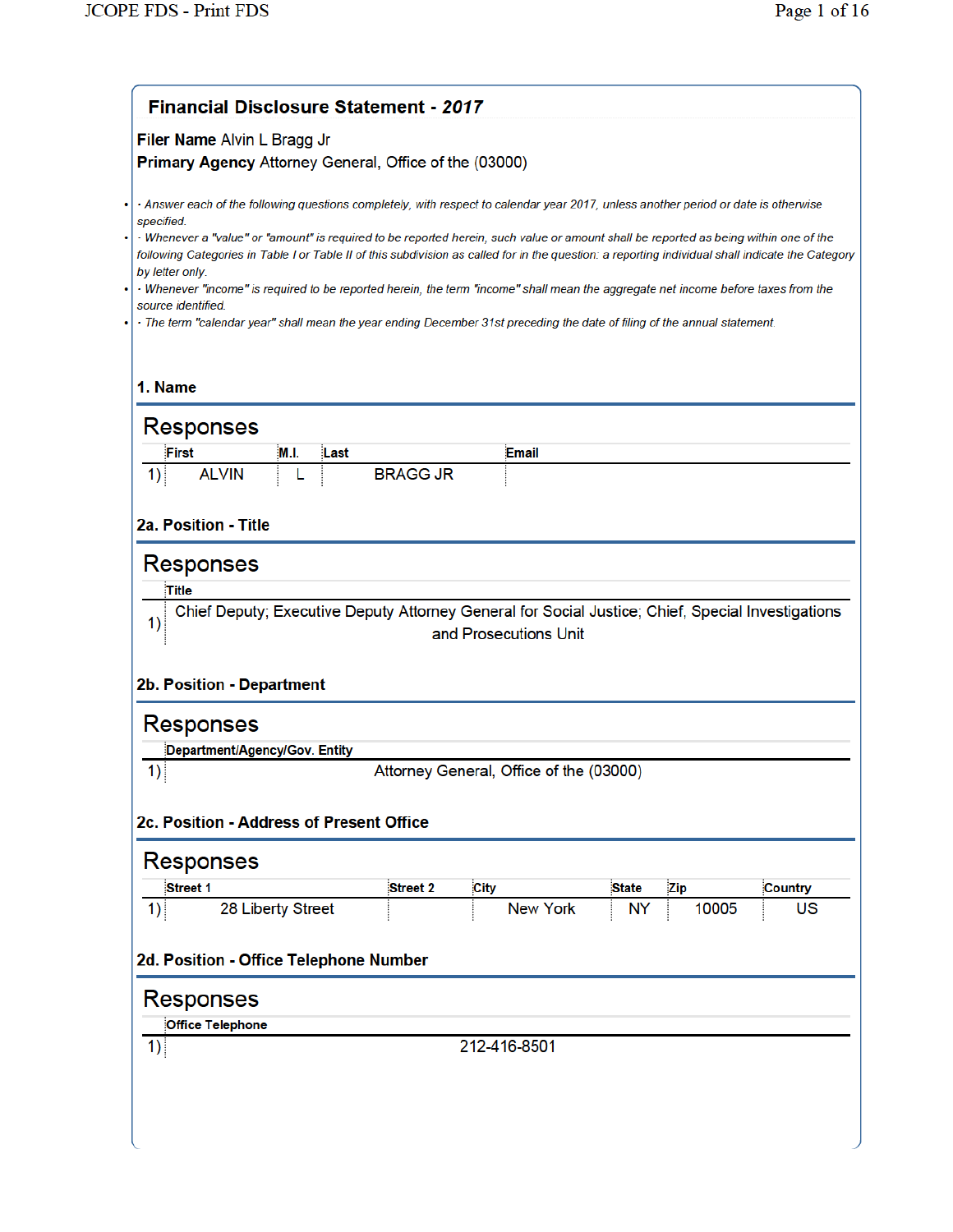| <b>Responses</b><br><b>Marital Status</b><br>1)<br>3b. Family - Unemancipated Children<br><b>Responses</b>                                                                                                                                                                                                                                                                                                                                                                                                                                                                                                                                                                                                                                 | <b>Married</b> | <b>Spouse's Name</b><br>Jamila Ponton Bragg |  |  |  |  |
|--------------------------------------------------------------------------------------------------------------------------------------------------------------------------------------------------------------------------------------------------------------------------------------------------------------------------------------------------------------------------------------------------------------------------------------------------------------------------------------------------------------------------------------------------------------------------------------------------------------------------------------------------------------------------------------------------------------------------------------------|----------------|---------------------------------------------|--|--|--|--|
|                                                                                                                                                                                                                                                                                                                                                                                                                                                                                                                                                                                                                                                                                                                                            |                |                                             |  |  |  |  |
|                                                                                                                                                                                                                                                                                                                                                                                                                                                                                                                                                                                                                                                                                                                                            |                |                                             |  |  |  |  |
|                                                                                                                                                                                                                                                                                                                                                                                                                                                                                                                                                                                                                                                                                                                                            |                |                                             |  |  |  |  |
|                                                                                                                                                                                                                                                                                                                                                                                                                                                                                                                                                                                                                                                                                                                                            |                |                                             |  |  |  |  |
| Name                                                                                                                                                                                                                                                                                                                                                                                                                                                                                                                                                                                                                                                                                                                                       |                |                                             |  |  |  |  |
| 1)                                                                                                                                                                                                                                                                                                                                                                                                                                                                                                                                                                                                                                                                                                                                         |                |                                             |  |  |  |  |
| 2)                                                                                                                                                                                                                                                                                                                                                                                                                                                                                                                                                                                                                                                                                                                                         |                |                                             |  |  |  |  |
|                                                                                                                                                                                                                                                                                                                                                                                                                                                                                                                                                                                                                                                                                                                                            |                |                                             |  |  |  |  |
| <b>4a. Positions of Authority</b>                                                                                                                                                                                                                                                                                                                                                                                                                                                                                                                                                                                                                                                                                                          |                |                                             |  |  |  |  |
| List any office, trusteeship, directorship, partnership, or position of any nature, whether compensated or<br>not, held by the reporting individual with any firm, corporation, association, partnership, or other<br>organization other than the State of New York. Include compensated honorary positions; do NOT list<br>membership or uncompensated honorary positions. If the listed entity was licensed by any state or local<br>agency, was regulated by any state regulatory agency or local agency, or, as a regular and significant<br>part of the business or activity of said entity, did business with, or had matters other than ministerial<br>matters before, any state or local agency, list the name of any such agency. |                |                                             |  |  |  |  |
| <b>Responses</b>                                                                                                                                                                                                                                                                                                                                                                                                                                                                                                                                                                                                                                                                                                                           |                |                                             |  |  |  |  |
| <b>Position</b>                                                                                                                                                                                                                                                                                                                                                                                                                                                                                                                                                                                                                                                                                                                            | Organization   | <b>State or Local Agency</b>                |  |  |  |  |
|                                                                                                                                                                                                                                                                                                                                                                                                                                                                                                                                                                                                                                                                                                                                            |                | <b>None</b>                                 |  |  |  |  |

# List any office, trusteeship, directorship, partnership, or position of any nature, whether compensated or not, held by the spouse or unemancipated child of the reporting individual with any firm, corporation, association, partnership, or other organization other than the State of New York. Include compensated honorary positions; do NOT list membership or uncompensated honorary positions. If the listed entity was licensed by any state or local agency, was regulated by any state regulatory agency or local agency, or, as a regular and significant part of the business or activity of said entity, did business with, or had matters other than ministerial matters before, any state or local agency, list the name of any such agency.

| Spouse, Child | Position   | Organization  | <b>State or Local Agency</b> |
|---------------|------------|---------------|------------------------------|
| Spouse        | Consultant | Self-Employed |                              |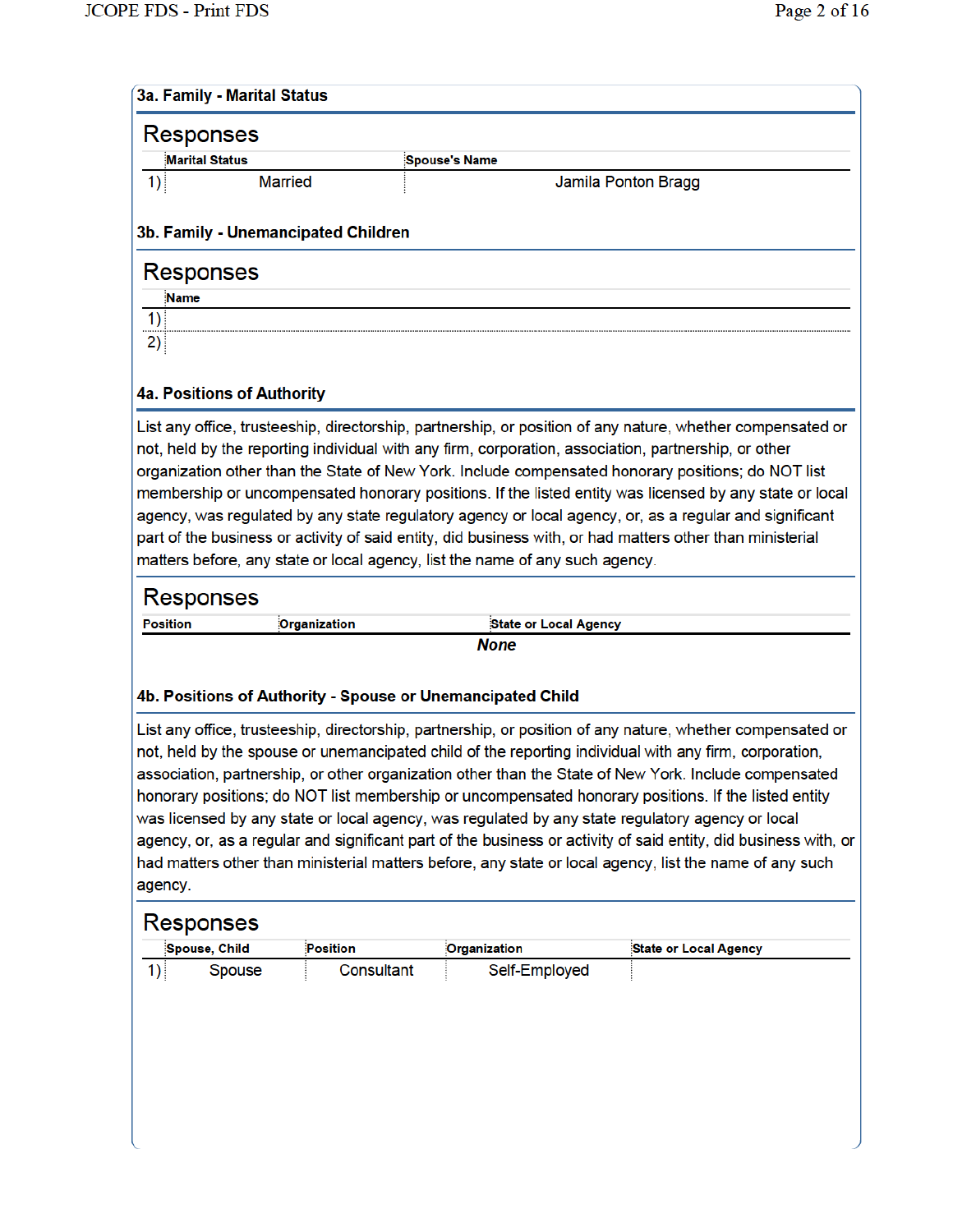### **5a. Outside Employment**

List the name, address and description of any occupation, employment (other than the employment listed under Item 2 above), trade, business or profession engaged in by the reporting individual. If such activity was licensed by any state or local agency, was regulated by any state regulatory agency or local agency, or, as a regular and significant part of the business or activity of said entity, did business with, or had matters other than ministerial matters before, any state or local agency, list the name of any such agency.

# Responses

**Position Name of Organization Street 1 Street 2 City State Zip Country Description State or Local Agency**

*None*

### **5b. Outside Employment - Spouse or Unemancipated Child**

If the spouse or unemancipated child of the reporting individual was engaged in any occupation, employment, trade, business or profession which activity was licensed by any state or local agency, was regulated by any state regulatory agency or local agency, or, as a regular and significant part of the business or activity of said entity, did business with, or had matters other than ministerial matters before, any state or local agency, list the name, address and description of such occupation, employment, trade, business or profession and the name of any such agency.

| Spouse,<br><b>Child</b> | Position | Name of<br>Organization                                                                                                     | Street 1    | Street<br>City | <b>StateZip</b> |             | <b>Country Description</b>                                                   | State or<br>Local<br>Agency                        |  |
|-------------------------|----------|-----------------------------------------------------------------------------------------------------------------------------|-------------|----------------|-----------------|-------------|------------------------------------------------------------------------------|----------------------------------------------------|--|
|                         |          | Foundation<br>for Minority<br>Interests In<br>1) Spouse Consultant Media, Inc. Rockefeller<br>(Emma<br>Bowen<br>Foundation) | 30<br>Plaza | New<br>York    |                 | NY 10112 US | Provide<br>enrichment<br>opportunities<br>for minority<br>youth in<br>media. | Office of<br>the<br>Attorney<br>General<br>(03000) |  |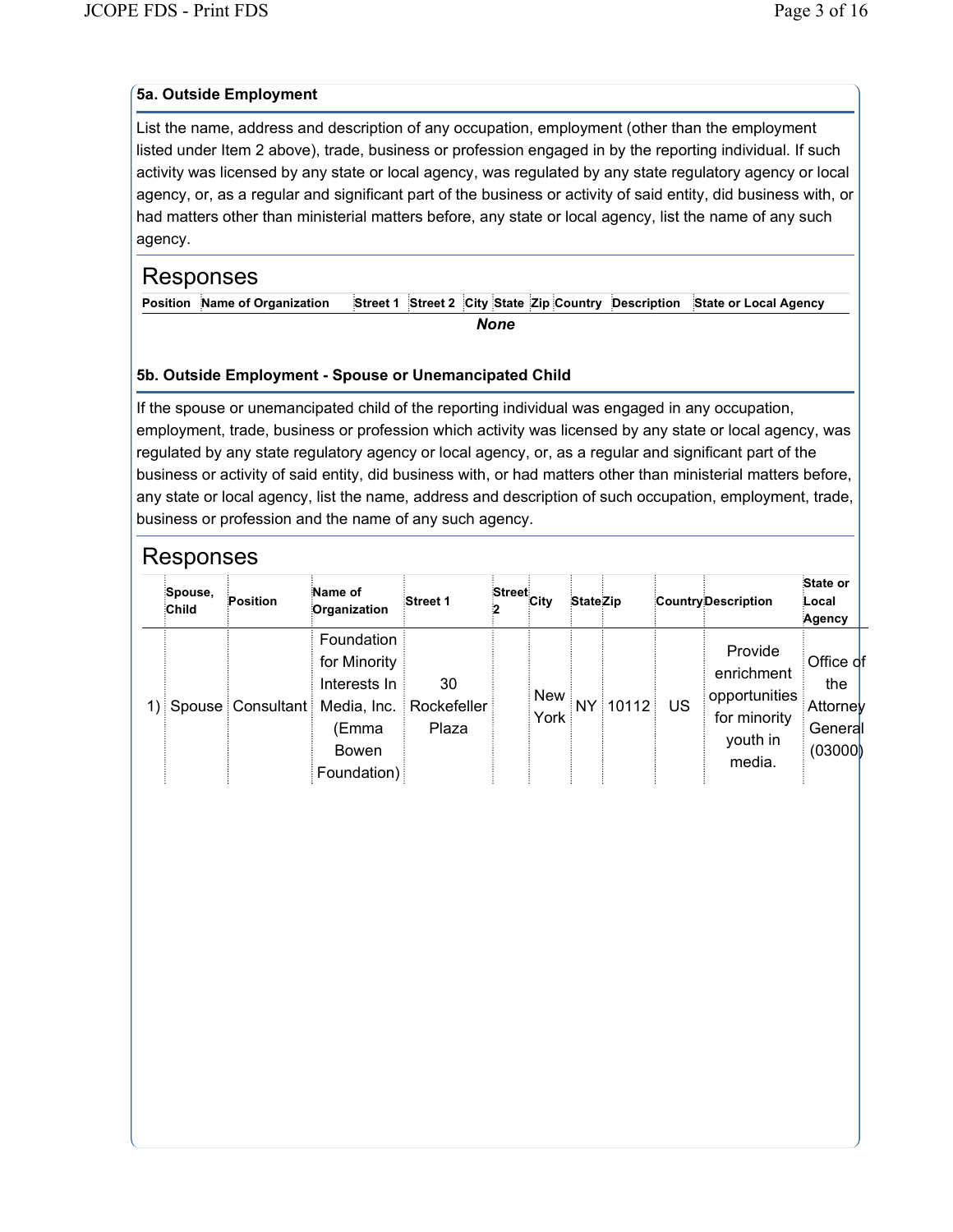### **6. Contracts**

List any interest, in EXCESS of \$1,000, held by the reporting individual, such individual's spouse or unemancipated child, or partnership of which any such person is a member, or corporation, 10% or more of the stock of which is owned or controlled by any such person, whether vested or contingent, in any contract made or executed by a state or local agency and include the name of the entity which holds such interest and the relationship of the reporting individual or such individual's spouse or such child to such entity and the interest in such contract. Do NOT include bonds and notes. Do NOT list any interest in any such contract on which final payment has been made and all obligations under the contract except for guarantees and warranties have been performed, provided, however, that such an interest must be listed if there has been an ongoing dispute during the calendar year for which this statement is filed with respect to any such guarantees or warranties. Do NOT list any interest in a contract made or executed by a local agency after public notice and pursuant to a process for competitive bidding or a process for competitive requests for proposals.

| Responses |                                 |                            |                      |                        |
|-----------|---------------------------------|----------------------------|----------------------|------------------------|
|           | Self, Spouse, Entity Which Held | Relationship to Entity and | Contracting State or | Category of Value of   |
| Child     | Interest in Contract            | Interest in Contract       | Local Agency         | Contract (In Table II) |
|           |                                 |                            |                      |                        |

#### *None*

#### **7. Political Activities**

List any position the reporting individual held as an officer of any political party or political organization, as a member of any political party committee, or as a political party district leader. The term "party" shall have the same meaning as "party" in the election law. The term "political organization" means any party or independent body as defined in the election law or any organization that is affiliated with or a subsidiary of a party or independent body.

## Responses

**Position**

*None*

### **8a. Licensed Professions and Business Relationships - Licensed Professions**

If the reporting individual practices law, is licensed by the department of state as a real estate broker or agent or practices a profession licensed by the department of education, or works as a member or employee of a firm required to register pursuant to section one-e of the legislative law as a lobbyist, describe the services rendered for which compensation was paid including a general description of the principal subject areas of matters undertaken by such individual and principal duties performed. Specifically state whether the reporting individual provides services directly to clients. Additionally, if such an individual practices with a firm or corporation and is a partner or shareholder of the firm or corporation, give a general description of principal subject areas of matters undertaken by such firm or corporation.

| Responses            |                                |  |
|----------------------|--------------------------------|--|
| <b>Subject Areas</b> | <b>Description of Services</b> |  |
|                      | <b>None</b>                    |  |
|                      |                                |  |
|                      |                                |  |
|                      |                                |  |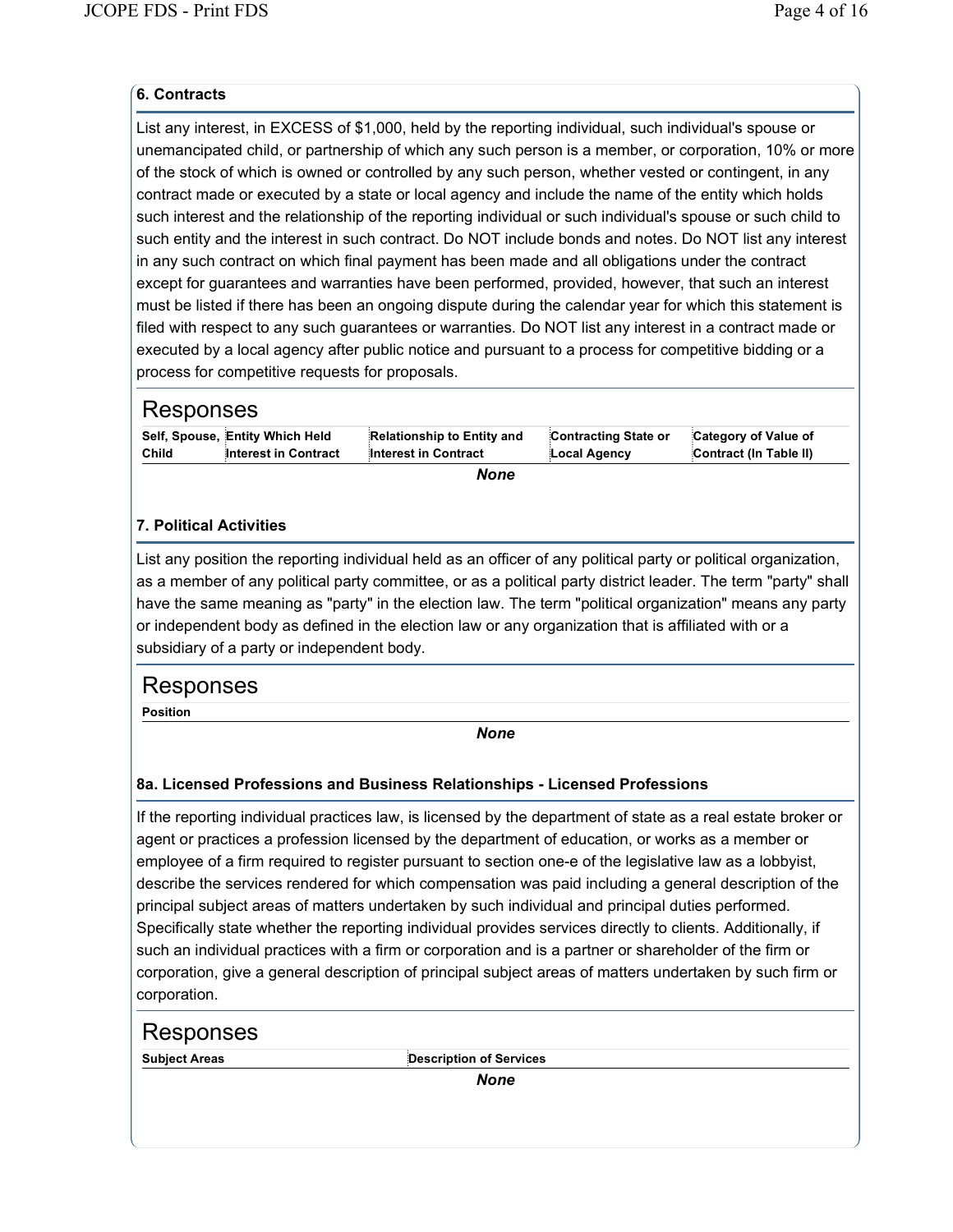### **8b. Licensed Professions and Business Relationships - Not Applicable**

APPLICABLE ONLY TO NEW CLIENTS OR CUSTOMERS FOR WHOM SERVICES ARE PROVIDED ON OR AFTER JULY FIRST, TWO THOUSAND TWELVE AND BEFORE DECEMBER THIRTY-FIRST, TWO THOUSAND FIFTEEN, OR FOR NEW MATTERS FOR EXISTING CLIENTS OR CUSTOMERS WITH RESPECT TO THOSE SERVICES THAT ARE PROVIDED ON OR AFTER JULY FIRST, TWO THOUSAND TWELVE AND BEFORE DECEMBER THIRTY-FIRST, TWO THOUSAND FIFTEEN: If the reporting individual personally provides services to any person or entity, or works as a member or employee of a partnership or corporation that provides such services (referred to hereinafter as a "firm"), then identify each client or customer to whom the reporting individual personally provided services, or who was referred to the firm by the reporting individual, and from whom the reporting individual or his or her firm earned fees in excess of \$10,000 during the reporting period for such services rendered in direct connection with:

(i) A contract in an amount totaling \$50,000 or more from the state or any state agency for services, materials, or property;

(ii) A grant of \$25,000 or more from the state or any state agency during the reporting period;

(iii) A grant obtained through a legislative initiative during the reporting period; or

(iv) A case, proceeding, application or other matter that is not a ministerial matter before a state agency during the reporting period.

For purposes of this question, "referred to the firm" shall mean: having intentionally and knowingly taken a specific act or series of acts to intentionally procure for the reporting individual's firm or knowingly solicit or direct to the reporting individual's firm in whole or substantial part, a person or entity that becomes a client of that firm for the purposes of representation for a matter as defined in subparagraphs (i) through (iv) of this paragraph, as the result of such procurement, solicitation or direction of the reporting individual. A reporting individual need not disclose activities performed while lawfully acting pursuant to paragraphs (c), (d), (e) and (f) of subdivision seven of section seventy-three of this article.

The disclosure requirement in this question shall not require disclosure of clients or customers receiving medical or dental services, mental health services, residential real estate brokering services, or insurance brokering services from the reporting individual or his or her firm. The reporting individual need not identify any client to whom he or she or his or her firm provided legal representation with respect to investigation or prosecution by law enforcement authorities, bankruptcy, or domestic relations matters. With respect to clients represented in other matters, where disclosure of a client's identity is likely to cause harm, the reporting individual shall request an exemption from the joint commission pursuant to paragraph (i-1) of subdivision nine of section ninety-four of the executive law, provided, however, that a reporting individual who first enters public office after July first, two thousand twelve, need not report clients or customers with respect to matters for which the reporting individual or his or her firm was retained prior to entering public office.

# Responses

**Client Client Services Provided**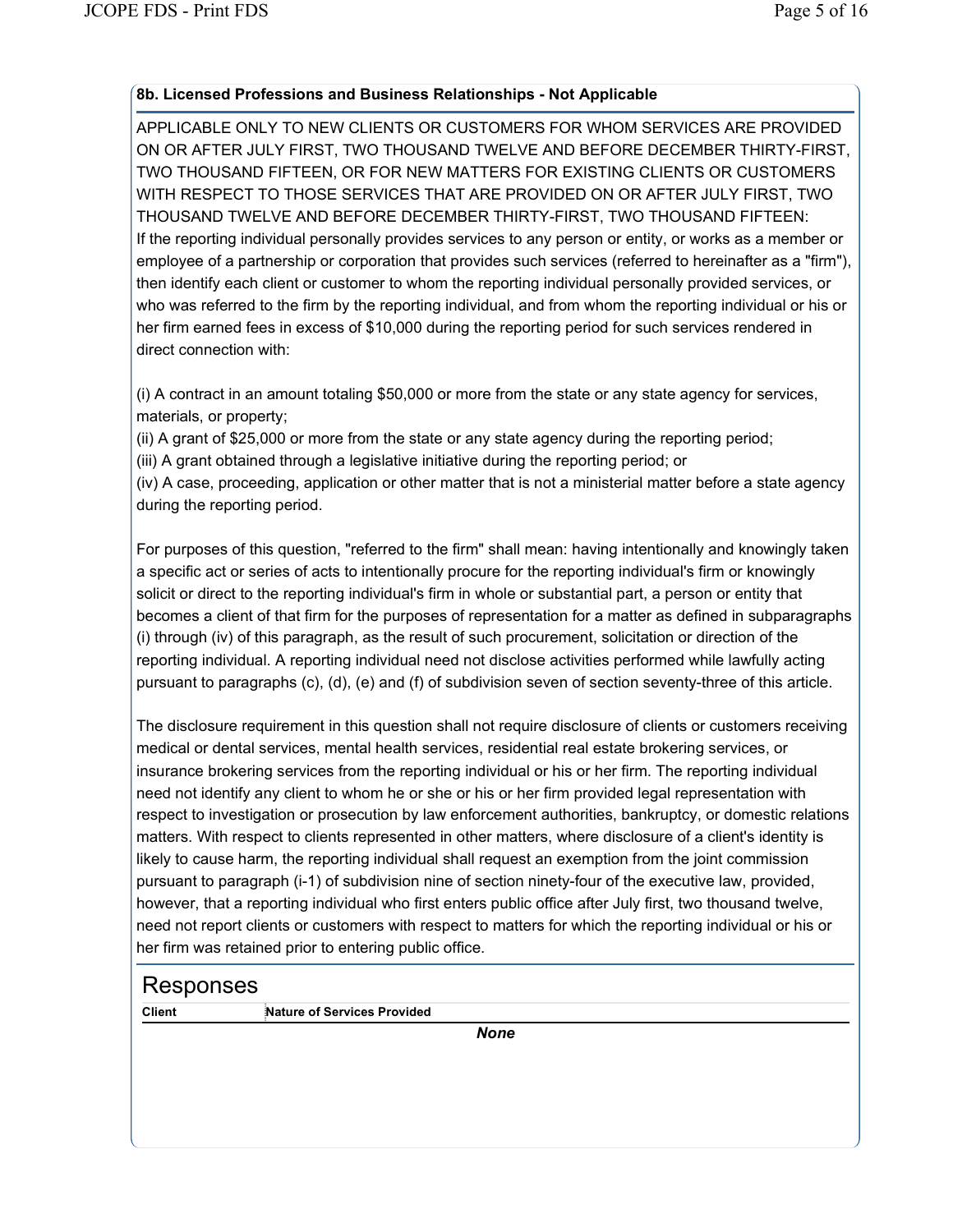## **8ba. [Question 8(b-1) (paper)] - Licensed Professions and Business Relationships - Service Provided to Clients in Connection with State Matter**

APPLICABLE ONLY TO NEW CLIENTS OR CUSTOMERS FOR WHOM SERVICES ARE PROVIDED ON OR AFTER DECEMBER THIRTY-FIRST, TWO THOUSAND FIFTEEN, OR FOR NEW MATTERS FOR EXISTING CLIENTS OR CUSTOMERS WITH RESPECT TO THOSE SERVICES THAT ARE PROVIDED ON OR AFTER DECEMBER THIRTY-FIRST, TWO THOUSAND FIFTEEN (FOR PURPOSES OF THIS QUESTION, "SERVICES" SHALL MEAN CONSULTATION, REPRESENTATION, ADVICE OR OTHER SERVICES): If the reporting individual receives income from employment reportable in question 8(a) and personally provides services to any person or entity, or works as a member or employee of a partnership or corporation that provides such services (referred to hereinafter as a "firm"), the reporting individual shall identify each client or customer to whom the reporting individual personally provided services, or who was referred to the firm by the reporting individual, and from whom the reporting individual or his or her firm earned fees in excess of \$10,000 during the reporting period in direct connection with:

(i) A contract in an amount totaling \$10,000 or more from the state or any state agency for services, materials, or property;

(ii) A grant of \$10,000 or more from the state or any state agency during the reporting period;

(iii) A grant obtained through a legislative initiative during the reporting period; or

(iv) A case, proceeding, application or other matter that is not a ministerial matter before a state agency during the reporting period.

For such services rendered by the reporting individual directly to each such client, describe each matter that was the subject of such representation, the services actually provided and the payment received. For payments received from clients referred to the firm by the reporting individual, if the reporting individual directly received a referral fee or fees for such referral, identify the client and the payment so received.

For purposes of this question, "referred to the firm" shall mean: having intentionally and knowingly taken a specific act or series of acts to intentionally procure for the reporting individual's firm or having knowingly solicited or directed to the reporting individual's firm in whole or substantial part, a person or entity that becomes a client of that firm for the purposes of representation for a matter as defined in clauses (i) through (iv) of this subparagraph, as the result of such procurement, solicitation or direction of the reporting individual. A reporting individual need not disclose activities performed while lawfully acting in his or her capacity as provided in paragraphs (c), (d), (e) and (f) of subdivision seven of section seventy-three of this article.

# Responses

| <b>Client Name</b> | <b>Matter</b> | Nature of Services Provided | Category of Amount(In Table I) |
|--------------------|---------------|-----------------------------|--------------------------------|
|                    |               |                             |                                |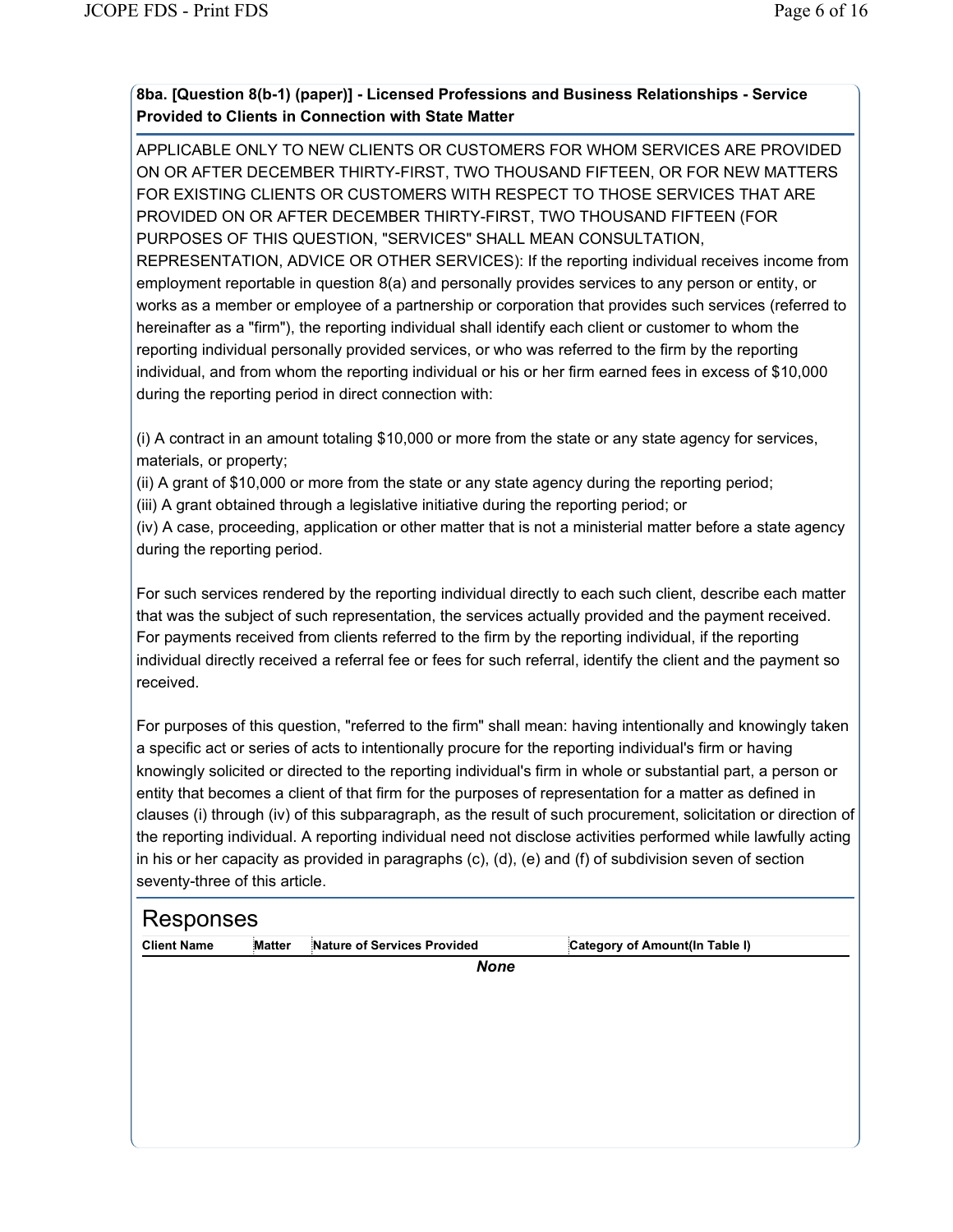## **8bb. [Question 8(b-2)(i) (paper)] - Licensed Professions and Business Relationships - Other Service Provided to Clients**

APPLICABLE ONLY TO NEW CLIENTS OR CUSTOMERS FOR WHOM SERVICES ARE PROVIDED ON OR AFTER DECEMBER THIRTY-FIRST, TWO THOUSAND FIFTEEN, OR FOR NEW MATTERS FOR EXISTING CLIENTS OR CUSTOMERS WITH RESPECT TO THOSE SERVICES THAT ARE PROVIDED ON OR AFTER DECEMBER THIRTY-FIRST, TWO THOUSAND FIFTEEN (FOR PURPOSES OF THIS QUESTION, "SERVICES" SHALL MEAN CONSULTATION, REPRESENTATION, ADVICE OR OTHER SERVICES):

(i) With respect to reporting individuals who receive ten thousand dollars or more from employment or activity reportable under question 8(a), for each client or customer NOT otherwise disclosed or exempted in question 8 or 13, disclose the name of each client or customer known to the reporting individual to whom the reporting individual provided services: (A) who paid the reporting individual in excess of five thousand dollars for such services; or (B) who had been billed with the knowledge of the reporting individual in excess of five thousand dollars by the firm or other entity named in question 8(a) for the reporting individual's services.

FOLLOWING IS AN ILLUSTRATIVE, NON-EXCLUSIVE LIST OF EXAMPLES OF DESCRIPTIONS OF "SERVICES ACTUALLY PROVIDED":

\* REVIEWED DOCUMENTS AND CORRESPONDENCE;

\* REPRESENTED CLIENT (IDENTIFY CLIENT BY NAME) IN LEGAL PROCEEDING;

\* PROVIDED LEGAL ADVICE ON CLIENT MATTER (IDENTIFY CLIENT BY NAME);

\* CONSULTED WITH CLIENT OR CONSULTED WITH LAW PARTNERS/ASSOCIATES/MEMBERS OF FIRM ON CLIENT MATTER (IDENTIFY CLIENT BY NAME);

\* PREPARED CERTIFIED FINANCIAL STATEMENT FOR CLIENT (IDENTIFY CLIENT BY NAME);

\* REFERRED INDIVIDUAL OR ENTITY (IDENTIFY CLIENT BY NAME) FOR REPRESENTATION OR CONSULTATION;

\* COMMERCIAL BROKERING SERVICES (IDENTIFY CUSTOMER BY NAME);

\* PREPARED CERTIFIED ARCHITECTURAL OR ENGINEERING RENDERINGS FOR CLIENT (IDENTIFY CUSTOMER BY NAME);

\* COURT APPOINTED GUARDIAN OR EVALUATOR (IDENTIFY COURT NOT CLIENT).

| <b>Client</b> | <b>Services Actually Provided</b> | Category of Amount (In Table I) |  |
|---------------|-----------------------------------|---------------------------------|--|
|               |                                   | <b>None</b>                     |  |
|               |                                   |                                 |  |
|               |                                   |                                 |  |
|               |                                   |                                 |  |
|               |                                   |                                 |  |
|               |                                   |                                 |  |
|               |                                   |                                 |  |
|               |                                   |                                 |  |
|               |                                   |                                 |  |
|               |                                   |                                 |  |
|               |                                   |                                 |  |
|               |                                   |                                 |  |
|               |                                   |                                 |  |
|               |                                   |                                 |  |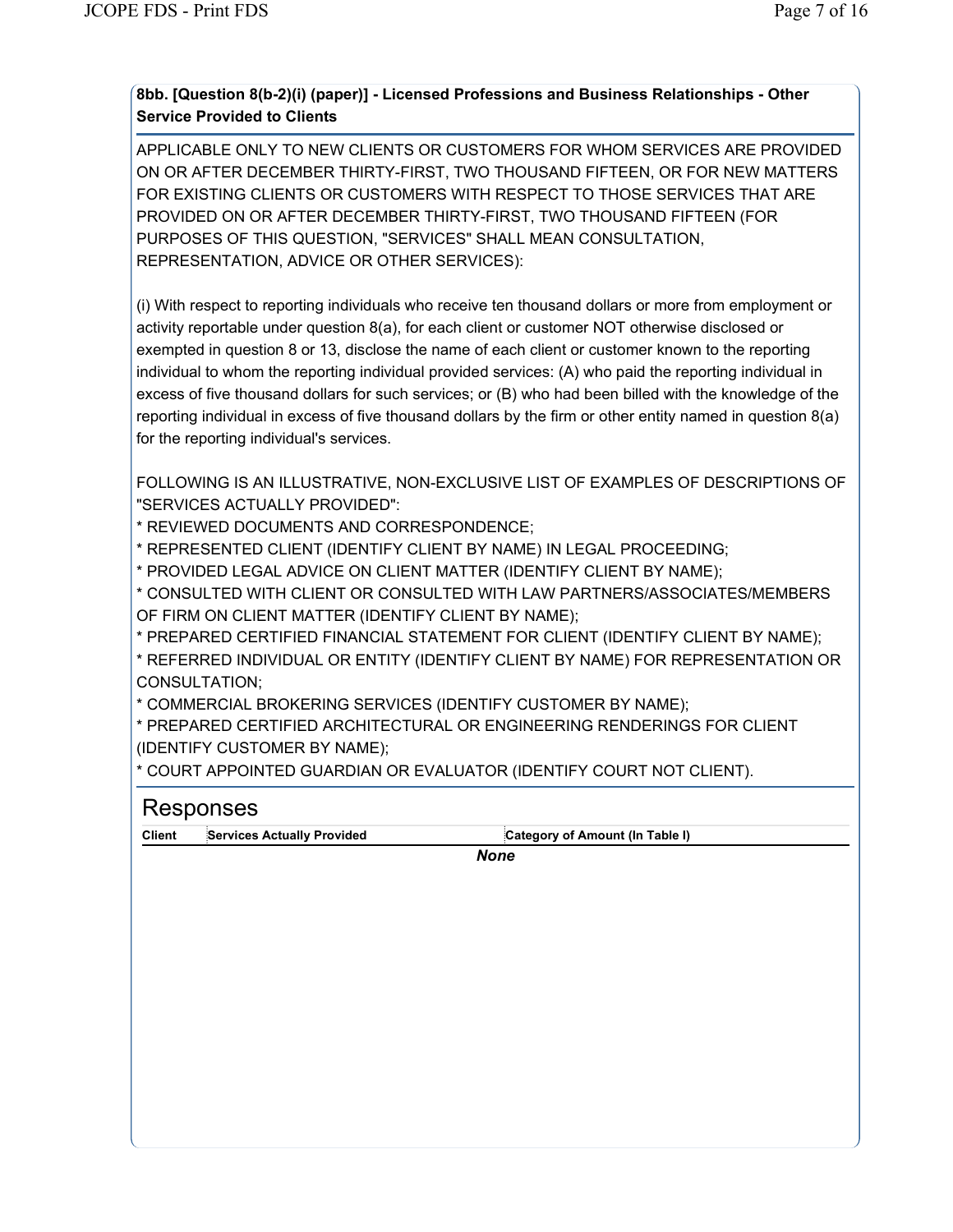## **8bc. [Question 8(b-2)(ii) (paper)] - Licensed Professions and Business Relationships - Services Provided to Firm**

(ii) With respect to reporting individuals who disclosed in question 8(a) that the reporting individual did not provide services to a client but provided services to a firm or business, identify the category of amount received for providing such services and describe the services rendered.

A reporting individual need not disclose activities performed while lawfully acting in his or her capacity as provided in paragraphs (c), (d), (e) and (f) of subdivision seven of section seventy-three of this article.

The disclosure requirement in questions (b-1) and (b-2) shall not require disclosing clients or customers receiving medical, pharmaceutical or dental services, mental health services, or residential real estate brokering services from the reporting individual or his or her firm or if federal law prohibits or limits disclosure. The reporting individual need not identify any client to whom he or she or his or her firm provided legal representation with respect to investigation or prosecution by law enforcement authorities, bankruptcy, family court, estate planning, or domestic relations matters, nor shall the reporting individual identify individuals represented pursuant to an insurance policy but the reporting individual shall in such circumstances only report the entity that provides compensation to the reporting individual; with respect to matters in which the client's name is required by law to be kept confidential (such as matters governed by the family court act) or in matters in which the reporting individual represents or provides services to minors, the client's name may be replaced with initials. To the extent that the reporting individual, or his or her firm, provided legal representation with respect to an initial public offering, and professional disciplinary rules, federal law or regulations restrict the disclosure of information relating to such work, the reporting individual shall (i) disclose the identity of the client and the services provided relating to the initial public offering to the office of court administration, who will maintain such information confidentially in a locked box; and (ii) include in his or her response to questions (b-1) and (b-2) that pursuant to this paragraph, a disclosure to the office of court administration has been made. Upon such time that the disclosure of information maintained in the locked box is no longer restricted by professional disciplinary rules, federal law or regulation, the reporting individual shall disclose such information in an amended disclosure statement in response to the disclosure requirements in questions (b-1) and (b-2). The office of court administration shall develop and maintain a secure portal through which information submitted to it pursuant to this paragraph can be safely and confidentially stored. With respect to clients represented in other matters not otherwise exempt, the reporting individual may request an exemption to publicly disclosing the name of that client from the joint commission pursuant to paragraph (i-1) of subdivision nine of section ninety-four of the executive law, or from the office of court administration. In such application, the reporting individual shall state the following: "My client is not currently receiving my services or seeking my services in connection with:

(i) A proposed bill or resolution in the senate or assembly during the reporting period;

(ii) A contract in an amount totaling \$10,000 or more from the state or any state agency for services, materials, or property;

(iii) A grant of \$10,000 or more from the state or any state agency during the reporting period;

(iv) A grant obtained through a legislative initiative during the reporting period; or

(v) A case, proceeding, application or other matter that is not a ministerial matter before a state agency during the reporting period."

In reviewing the request for an exemption, the joint commission or the office of court administration may consult with bar or other professional associations and the legislative ethics commission for individuals subject to its jurisdiction and may consider the rules of professional conduct. In making its determination,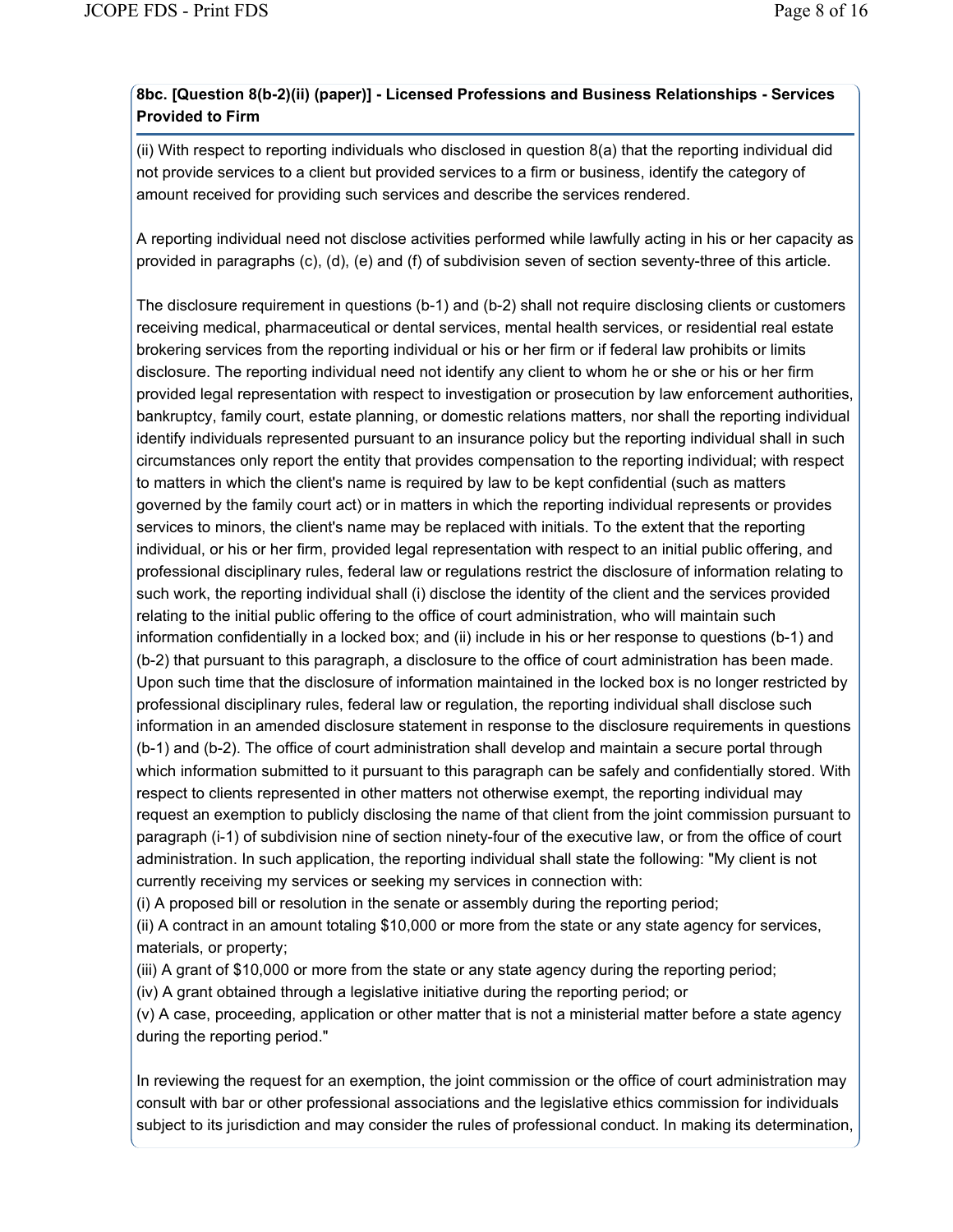the joint commission or the office of court administration shall conduct its own inquiry and shall consider factors including, but not limited to: (i) the nature and the size of the client; (ii) whether the client has any business before the state; and if so, how significant the business is; and whether the client has any particularized interest in pending legislation and if so how significant the interest is; (iii) whether disclosure may reveal trade secrets; (iv) whether disclosure could reasonably result in retaliation against the client; (v) whether disclosure may cause undue harm to the client; (vi) whether disclosure may result in undue harm to the attorney-client relationship; and (vii) whether disclosure may result in an unnecessary invasion of privacy to the client.

The joint commission or, as the case may be, the office of court administration shall promptly make a final determination in response to such request, which shall include an explanation for its determination. The office of court administration shall issue its final determination within three days of receiving the request. Notwithstanding any other provision of law or any professional disciplinary rule to the contrary, the disclosure of the identity of any client or customer in response to this question shall not constitute professional misconduct or a ground for disciplinary action of any kind, or form the basis for any civil or criminal cause of action or proceeding. A reporting individual who first enters public office after January first, two thousand sixteen, need not report clients or customers with respect to matters for which the reporting individual or his or her firm was retained prior to entering public office.

# Responses

Services Actually Provided **Category of Amount (In Table I)**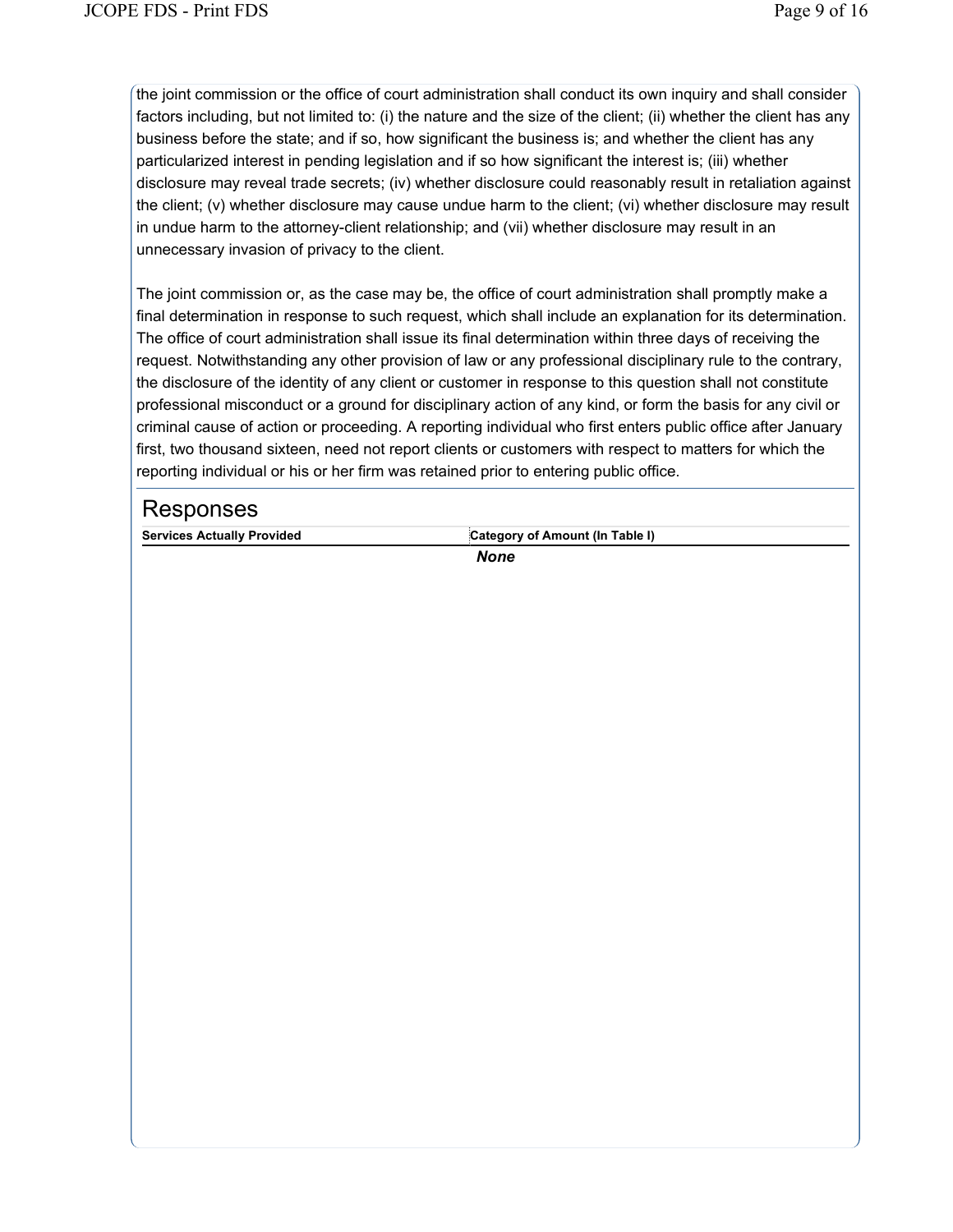#### **8c. Licensed Professions and Business Relationships - Registered Lobbyist Referrals**

APPLICABLE ONLY TO NEW CLIENTS OR CUSTOMERS FOR WHOM SERVICES ARE PROVIDED ON OR AFTER DECEMBER THIRTY-FIRST, TWO THOUSAND FIFTEEN, OR FOR NEW MATTERS FOR EXISTING CLIENTS OR CUSTOMERS WITH RESPECT TO THOSE SERVICES THAT ARE PROVIDED ON OR AFTER DECEMBER THIRTY-FIRST, TWO THOUSAND FIFTEEN:

If the reporting individual receives income of ten thousand dollars or greater from any employment or activity reportable under question 8(a), identify each registered lobbyist who has directly referred to such individual a client who was successfully referred to the reporting individual's business and from whom the reporting individual or firm received a fee for services in excess of five thousand dollars. Report only those referrals that were made to a reporting individual by direct communication from a person known to such reporting individual to be a registered lobbyist at the time the referral is made. With respect to each such referral, the reporting individual shall identify the client, the registered lobbyist who has made the referral, the category of value of the compensation received and a general description of the type of matter so referred. A reporting individual need not disclose activities performed while lawfully acting pursuant to paragraphs (c), (d), (e) and (f) of subdivision seven of section seventy-three of this article. The disclosure requirements in this question shall not require disclosing clients or customers receiving medical, pharmaceutical or dental services, mental health services, or residential real estate brokering services from the reporting individual or his or her firm or if federal law prohibits or limits disclosure. The reporting individual need not identify any client to whom he or she or his or her firm provided legal representation with respect to investigation or prosecution by law enforcement authorities, bankruptcy, family court, estate planning, or domestic relations matters, nor shall the reporting individual identify individuals represented pursuant to an insurance policy but the reporting individual shall in such circumstances only report the entity that provides compensation to the reporting individual; with respect to matters in which the client's name is required by law to be kept confidential (such as matters governed by the family court act) or in matters in which the reporting individual represents or provides services to minors, the client's name may be replaced with initials. To the extent that the reporting individual, or his or her firm, provided legal representation with respect to an initial public offering, and federal law or regulations restricts the disclosure of information relating to such work, the reporting individual shall (i) disclose the identity of the client and the services provided relating to the initial public offering to the office of court administration, who will maintain such information confidentially in a locked box; and (ii) include in his or her response a statement that pursuant to this paragraph, a disclosure to the office of court administration has been made. Upon such time that the disclosure of information maintained in the locked box is no longer restricted by federal law or regulation, the reporting individual shall disclose such information in an amended disclosure statement in response to the disclosure requirements of this paragraph. The office of court administration shall develop and maintain a secure portal through which information submitted to it pursuant to this paragraph can be safely and confidentially stored. With respect to clients represented in other matters not otherwise exempt, the reporting individual may request an exemption to publicly disclosing the name of that client from the joint commission pursuant to paragraph (i-1) of subdivision nine of section ninety-four of the executive law, or from the office of court administration. In such application, the reporting individual shall state the following: "My client is not currently receiving my services or seeking my services in connection with: (i) A proposed bill or resolution in the senate or assembly during the reporting period;

(ii) A contract in an amount totaling \$10,000 or more from the state or any state agency for services, materials, or property;

(iii) A grant of \$10,000 or more from the state or any state agency during the reporting period;

(iv) A grant obtained through a legislative initiative during the reporting period; or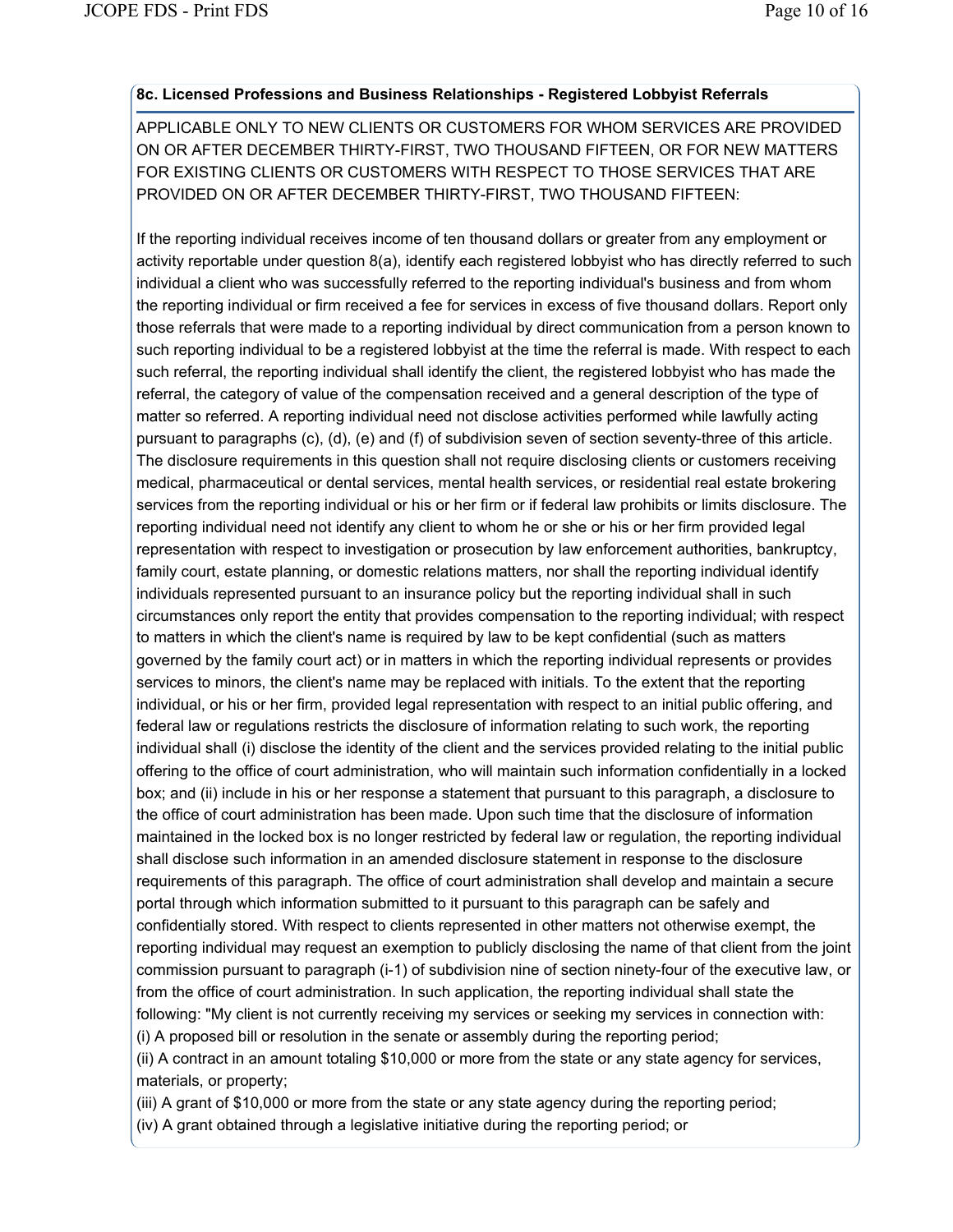(v) A case, proceeding, application or other matter that is not a ministerial matter before a state agency during the reporting period."

In reviewing the request for an exemption, the joint commission or the office of court administration may consult with bar or other professional associations and the legislative ethics commission for individuals subject to its jurisdiction and may consider the rules of professional conduct. In making its determination, the joint commission or the office of court administration shall conduct its own inquiry and shall consider factors including, but not limited to: (i) the nature and the size of the client; (ii) whether the client has any business before the state; and if so, how significant the business is; and whether the client has any particularized interest in pending legislation and if so how significant the interest is; (iii) whether disclosure may reveal trade secrets; (iv) whether disclosure could reasonably result in retaliation against the client; (v) whether disclosure may cause undue harm to the client; (vi) whether disclosure may result in undue harm to the attorney-client relationship; and (vii) whether disclosure may result in an unnecessary invasion of privacy to the client.

The joint commission or, as the case may be, the office of court administration shall promptly make a final determination in response to such request, which shall include an explanation for its determination. The office of court administration shall issue its final determination within three days of receiving the request. Notwithstanding any other provision of law or any professional disciplinary rule to the contrary, the disclosure of the identity of any client or customer in response to this question shall not constitute professional misconduct or a ground for disciplinary action of any kind, or form the basis for any civil or criminal cause of action or proceeding. A reporting individual who first enters public office after December thirty-first, two thousand fifteen, need not report clients or customers with respect to matters for which the reporting individual or his or her firm was retained prior to entering public office.

|               | Responses                    |                  |                                 |  |  |
|---------------|------------------------------|------------------|---------------------------------|--|--|
| <b>Client</b> | <b>Description of Matter</b> | Name of Lobbyist | Category of Amount (In Table I) |  |  |
|               |                              | <b>None</b>      |                                 |  |  |
|               |                              |                  |                                 |  |  |
|               |                              |                  |                                 |  |  |
|               |                              |                  |                                 |  |  |
|               |                              |                  |                                 |  |  |
|               |                              |                  |                                 |  |  |
|               |                              |                  |                                 |  |  |
|               |                              |                  |                                 |  |  |
|               |                              |                  |                                 |  |  |
|               |                              |                  |                                 |  |  |
|               |                              |                  |                                 |  |  |
|               |                              |                  |                                 |  |  |
|               |                              |                  |                                 |  |  |
|               |                              |                  |                                 |  |  |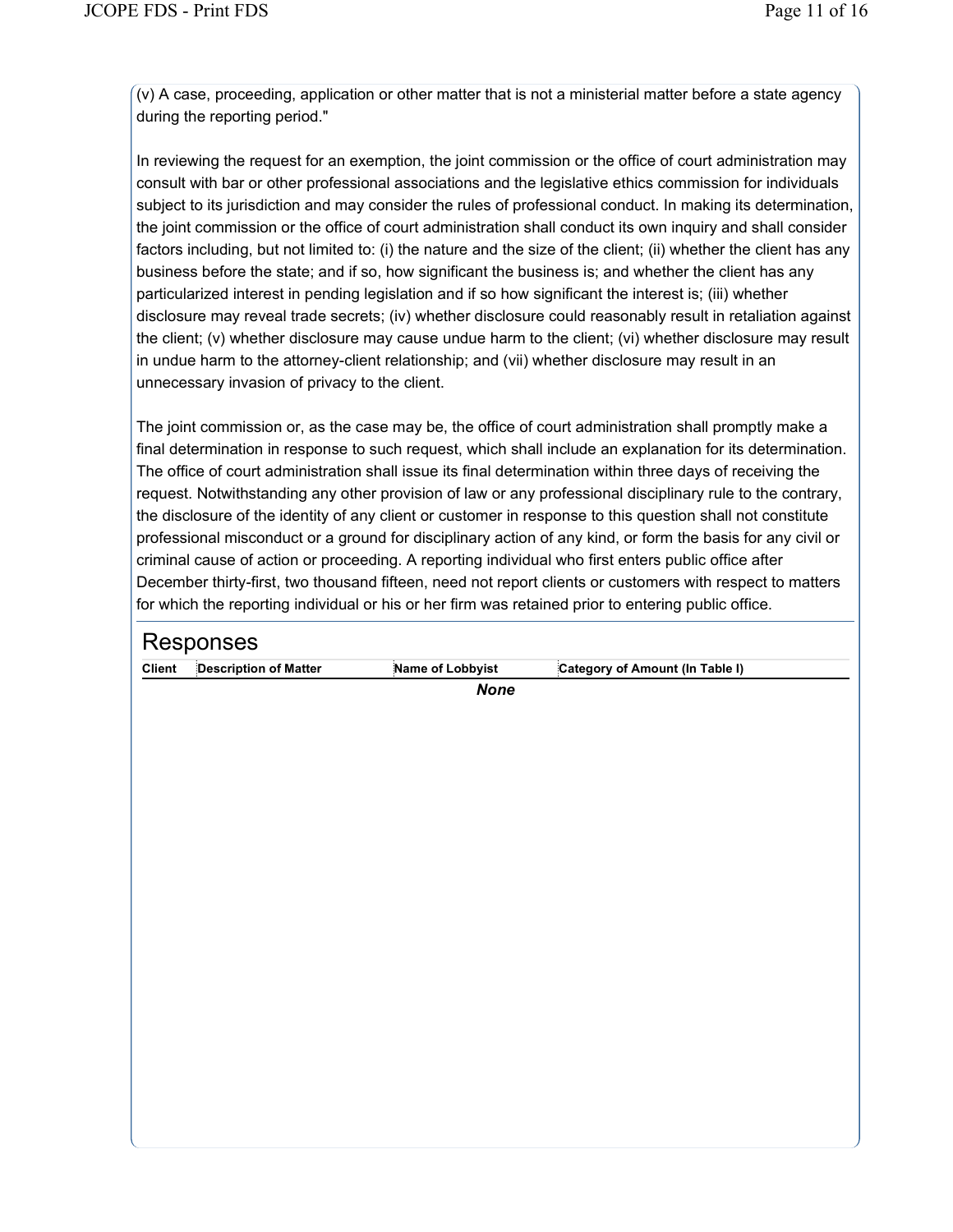# **8d. Licensed Professions and Business Relationships - Investements in Business Entities**

List the name, principal address and general description or the nature of the business activity of any entity in which the reporting individual or such individual's spouse had an investment in excess of \$1,000 excluding investments in securities and interests in real property.

# Responses

**Business Activity**

*None*

## **9. Gifts**

List each source of gifts, EXCLUDING campaign contributions, in EXCESS of \$1,000, received during the reporting period for which this statement is filed by the reporting individual or such individual's spouse or unemancipated child from the same donor, EXCLUDING gifts from a relative. INCLUDE the name and address of the donor. The term "gifts" does not include reimbursements, which term is defined in item 10. Indicate the value and nature of each such gift.

| Self, Spouse,<br>Child | Name of<br><b>Donor</b> |  |  |  |  | Street Street City State Zip Country Gift in | Category of Value of Gift (In Table |
|------------------------|-------------------------|--|--|--|--|----------------------------------------------|-------------------------------------|
|                        |                         |  |  |  |  |                                              |                                     |

*None*

### **10. Reimbursements**

Identify and briefly describe the source of any reimbursements for expenditures, EXCLUDING campaign expenditures and expenditures in connection with official duties reimbursed by the state, in EXCESS of \$1,000 from each such source. For purposes of this item, the term "reimbursements" shall mean any travel-related expenses provided by nongovernmental sources and for activities related to the reporting individual's official duties such as, speaking engagements, conferences, or factfinding events. The term "reimbursements" does NOT include gifts reported under item 9.

# Responses

**Source Description**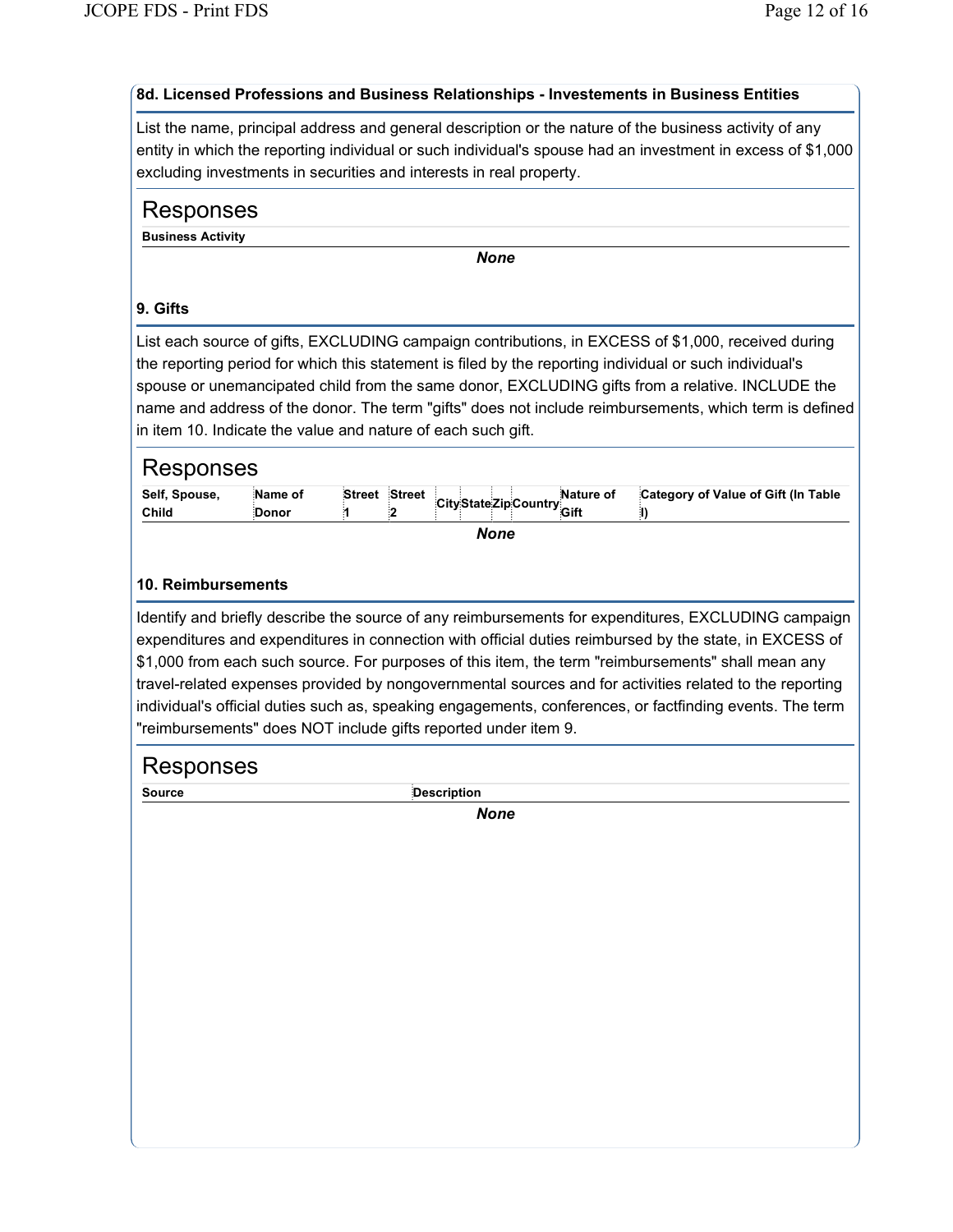### **11. Retirement, Trust, Estates**

List the identity and value, if reasonably ascertainable, of each interest in a trust, estate or other beneficial interest, including retirement plans (other than retirement plans of the state of New York or the city of New York), and deferred compensation plans (e.g., 401, 403(b), 457, etc.) established in accordance with the internal revenue code, in which the REPORTING INDIVIDUAL held a beneficial interest in EXCESS of \$1,000 at any time during the preceding year. Do NOT report interests in a trust, estate or other beneficial interest established by or for, or the estate of, a relative.

| Responses                                                                                                          |                                                                                                                          |
|--------------------------------------------------------------------------------------------------------------------|--------------------------------------------------------------------------------------------------------------------------|
| ldentity                                                                                                           | Category of Value (in Table II) - * The value of such<br>interest shall be reported only if reasonably<br>ascertainable. |
| Retirement funds from federal employment (Thrift)<br>Savings Plan/Federal Employees' Retirement<br>1) i<br>System) | \$50,000 to under \$75,000                                                                                               |

#### **12a. Employment Agreements - Agreements Related to Future Employment**

Describe the terms of, and the parties to, any contract, promise, or other agreement between the reporting individual and any person, firm, or corporation with respect to the employment of such individual after leaving office or position (other than a leave of absence).

# Responses

**Parties Terms**

*None*

## **12b. Employment Agreements - Employment Agreements With Prior Employer**

Describe the parties to and the terms of any agreement providing for continuation of payments or benefits to the REPORTING INDIVIDUAL in EXCESS of \$1,000 from a prior employer OTHER THAN the State. (This includes interests in or contributions to a pension fund, profit-sharing plan, or life or health insurance; buy-out agreements; severance payments; etc.)

| Responses      |             |  |
|----------------|-------------|--|
| <b>Parties</b> | Terms       |  |
|                | <b>None</b> |  |
|                |             |  |
|                |             |  |
|                |             |  |
|                |             |  |
|                |             |  |
|                |             |  |
|                |             |  |
|                |             |  |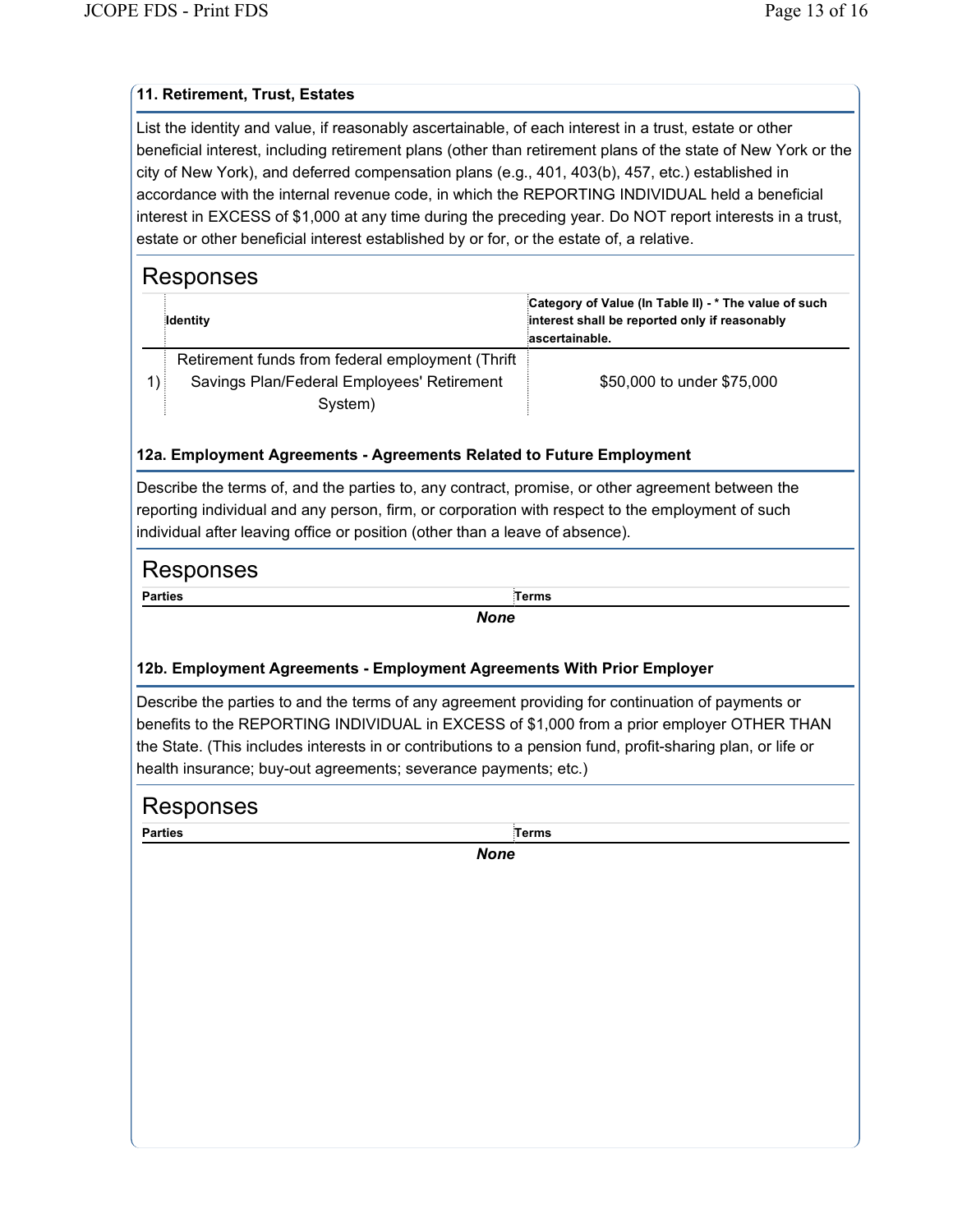### **13. Income**

List below the nature and amount of any income in EXCESS of \$1,000 from EACH SOURCE for the reporting individual and such individual's spouse for the taxable year last occurring prior to the date of filing. Each such source must be described with particularity. Nature of income includes, but is not limited to, all income (other than that received from the employment listed under Item 2 above) from compensated employment whether public or private, directorships and other fiduciary positions, contractual arrangements, teaching income, partnerships, honorariums, lecture fees, consultant fees, bank and bond interest, dividends, income derived from a trust, real estate rents, and recognized gains from the sale or exchange of real or other property. Income from a business or profession and real estate rents shall be reported with the source identified by the building address in the case of real estate rents and otherwise by the name of the entity and not by the name of the individual customers, clients or tenants, with the aggregate net income before taxes for each building address or entity. The receipt of maintenance received in connection with a matrimonial action, alimony and child support payments shall not be listed.

## Responses

| :Self,<br>Spouse | Source                                                                | <b>Nature</b> | Category of Amount (In<br>Table I) |
|------------------|-----------------------------------------------------------------------|---------------|------------------------------------|
| 1) Spouse        | Foundation for Minority Interests in Media (Emma<br>Bowen Foundation) | Consulting    | \$20,000 to under<br>\$50,000      |

## **14. Income Due**

List the sources of any deferred income (not retirement income) in EXCESS of \$1,000 from each source to be paid to the reporting individual following the close of the calendar year for which this disclosure statement is filed, other than deferred compensation reported in item 11 hereinabove. Deferred income derived from the practice of a profession shall be listed in the aggregate and shall identify as the source, the name of the firm, corporation, partnership or association through which the income was derived, but shall not identify individual clients.

# Responses

**Source Category of Amount (In Table I)**

*None*

## **15. Income Assignment/Asset Transfer**

List each assignment of income in EXCESS of \$1,000, and each transfer other than to a relative during the reporting period for which this statement is filed for less than fair consideration of an interest in a trust, estate or other beneficial interest, securities or real property, by the reporting individual, in excess of \$1,000, which would otherwise be required to be reported herein and is not or has not been so reported.

| Responses                    |                            |                                 |
|------------------------------|----------------------------|---------------------------------|
| Item Assigned or Transferred | Assigned or Transferred To | Category of Amount (In Table I) |
|                              | <b>None</b>                |                                 |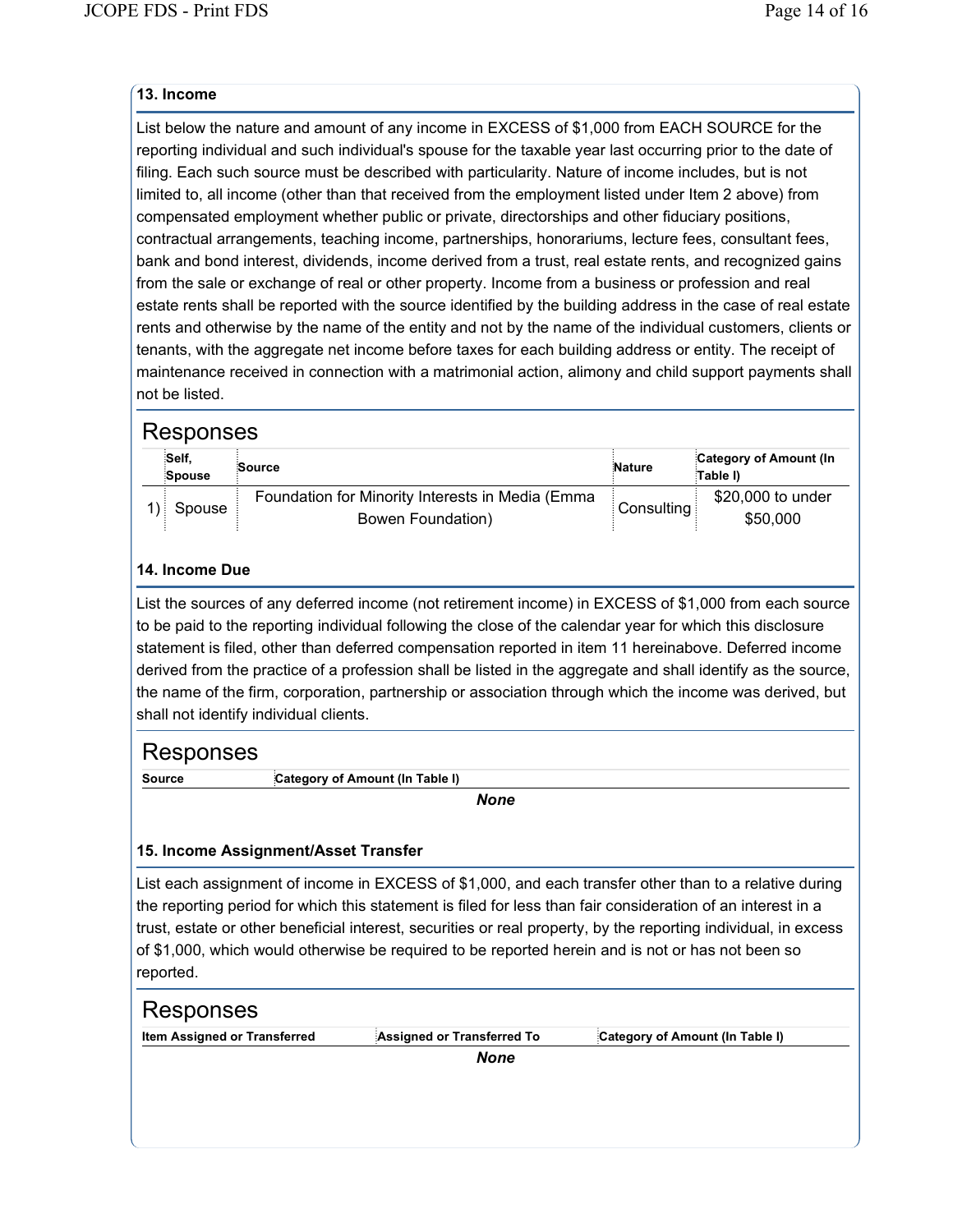### **16. Investments**

List below the type and market value of securities held by the reporting individual or such individual's spouse from each issuing entity in EXCESS of \$1,000 at the **close of the taxable year last occurring** prior to the date of filing, including the name of the issuing entity exclusive of securities held by the reporting individual issued by a professional corporation. Whenever an interest in securities exists through a beneficial interest in a trust, the securities held in such trust shall be listed ONLY IF the reporting individual has knowledge thereof except where the reporting individual or the reporting individual's spouse has transferred assets to such trust for his or her benefit in which event such securities shall be listed unless they are not ascertainable by the reporting individual because the trustee is under an obligation or has been instructed in writing not to disclose the contents of the trust to the reporting individual. Securities of which the reporting individual or the reporting individual's spouse is the owner of record but in which such individual or the reporting individual's spouse has no beneficial interest shall not be listed. Indicate percentage of ownership ONLY if the reporting person or the reporting person's spouse holds more than five percent (5%) of the stock of a corporation in which the stock is publicly traded or more than ten percent (10%) of the stock of a corporation in which the stock is NOT publicly traded. Also list securities owned for investment purposes by a corporation more than fifty percent (50%) of the stock of which is owned or controlled by the reporting individual or such individual's spouse. For the purpose of this item the term "securities" shall mean mutual funds, bonds, mortgages, notes, obligations, warrants and stocks of any class, investment interests in limited or general partnerships and certificates of deposits (CDs) and such other evidences of indebtedness and certificates of interest as are usually referred to as securities. The market value for such securities shall be reported only if reasonably ascertainable and shall not be reported if the security is an interest in a general partnership that was listed in item 8(a) or if the security is corporate stock, NOT publicly traded, in a trade or business of a reporting individual or a reporting individual's spouse.

# Responses

|                      |         |          | Percentage of corporate stock owned or         | Category of Market Value as of the close    |
|----------------------|---------|----------|------------------------------------------------|---------------------------------------------|
| Self,                | Issuina | Tvpe of  | controlled (if more than 5% of publicly traded | of the taxable year last occurring prior to |
| <b>Spouse Entity</b> |         | Security | stock, or more than 10% if stock not publicly  | the filing of this statement (In Table II)  |
|                      |         |          | traded, is held)                               |                                             |

*None*

### **17. Real Estate**

List below the location, size, general nature, acquisition date, market value and percentage of ownership of any real property in which any vested or contingent interest in EXCESS of \$1,000 is held by the reporting individual or the reporting individual's spouse. Also list real property owned for investment purposes by a corporation more than fifty percent (50%) of the stock of which is owned or controlled by the reporting individual or such individual's spouse. Do NOT list any real property which is the primary or secondary personal residence of the reporting individual or the reporting individual's spouse, except where there is a co-owner who is other than a relative.

| Self, Spouse,<br>Corporation | Location Size<br>Nature | <b>General</b> | Acquisition<br>Date | Percentage of<br>Ownership | Category of Market Value (In<br>Table II) |  |
|------------------------------|-------------------------|----------------|---------------------|----------------------------|-------------------------------------------|--|
| None                         |                         |                |                     |                            |                                           |  |